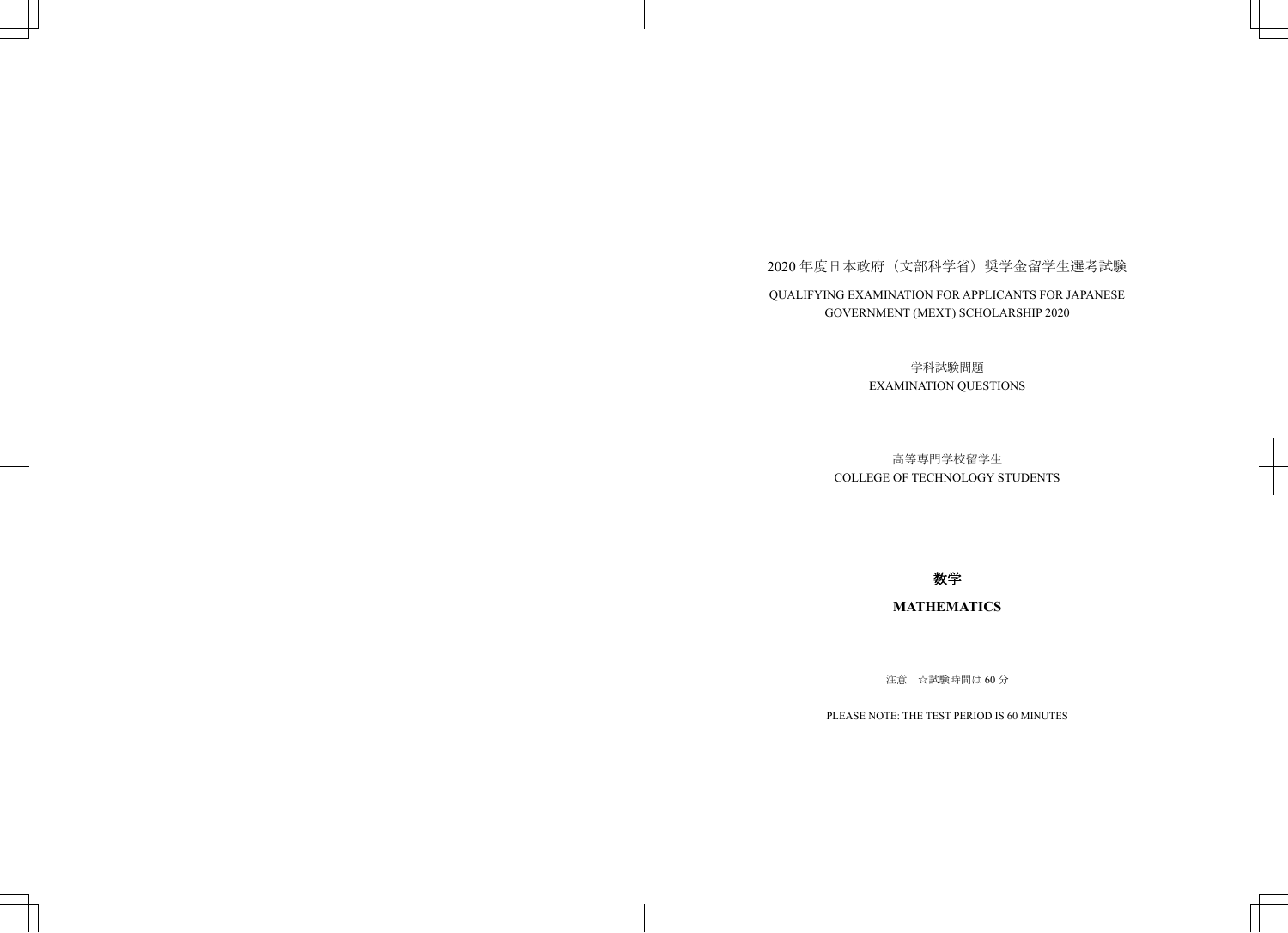| Nationality | No.                                                  |       |  |
|-------------|------------------------------------------------------|-------|--|
| Name        | (Please print full name, underlining<br>family name) | Marks |  |

- 1 Answer the following questions and write your answers in the boxes provided.
	- 1) Solve the equation  $x^3 3x 2 = 0$ .

MATHEMATICS

| $x =$ |  |  |
|-------|--|--|
|       |  |  |

2) Solve the equation  $\cos 2x + 4 \cos x + 3 = 0$  ( $0 \le x \le 2\pi$ ).

| $x =$ |  |  |
|-------|--|--|
|       |  |  |

3) Express  $\overline{\phantom{a}}$  $\overline{\phantom{a}}$  $\overline{\phantom{a}}$  $\overline{\phantom{a}}$  $\pi - \frac{20}{7}$  $\overline{\phantom{a}}$  $\overline{\phantom{a}}$  $\overline{\phantom{a}}$  $\vert$  $+$  $\overline{\phantom{a}}$  $\overline{\phantom{a}}$  $\overline{\phantom{a}}$  $\vert$  $\pi - \frac{23}{7}$  $\overline{\phantom{a}}$  $\overline{\phantom{a}}$  $\overline{\phantom{a}}$  $\overline{\phantom{a}}$ without the absolute value symbols.

4) Solve the equation  $3^{2x+2} - 10 \cdot 3^x + 1 = 0$ .

 $x =$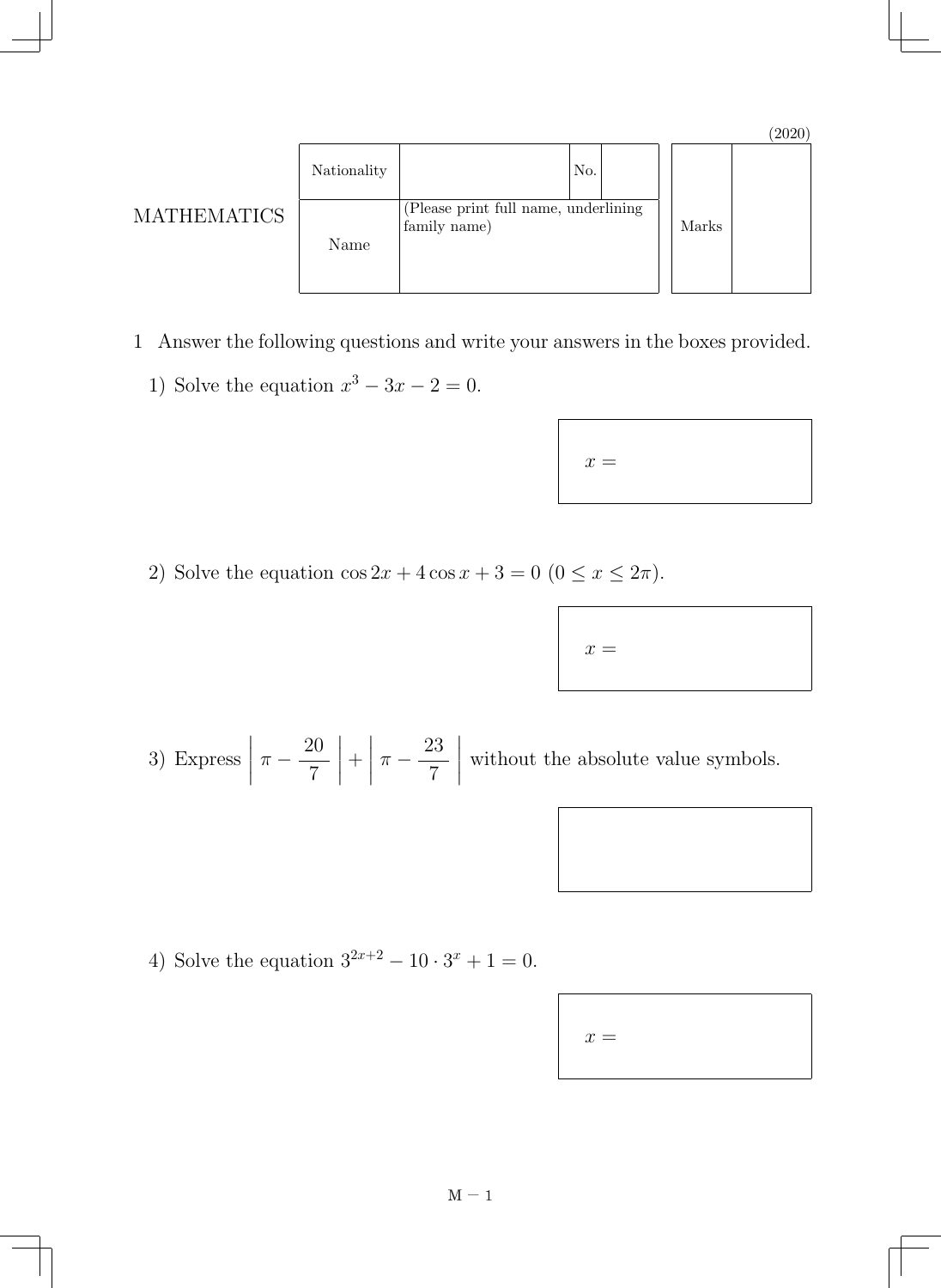5) Solve the inequality  $\log_2 x + \log_2(x - 1) > \log_2(x + 3)$ .

6) Calculate the area of the triangle whose vertices are  $(1, 1, 1)$ ,  $(-1, 0, 1)$  and  $(1, -1, -1)$  in the *xyz*-space.

7) Let  $\alpha$  :  $x - 3y + 2z + 7 = 0$ . Let *l* be the line which is perpendicular to *α* and goes through the point  $(0,0,0)$ . Find the intersection point  $(x, y, z)$ of  $\alpha$  and  $l$ .

$$
x = y = z =
$$

8) Find all tangent lines to the curve  $y = x \sin x$  which goes through the point  $(0, 0).$ 

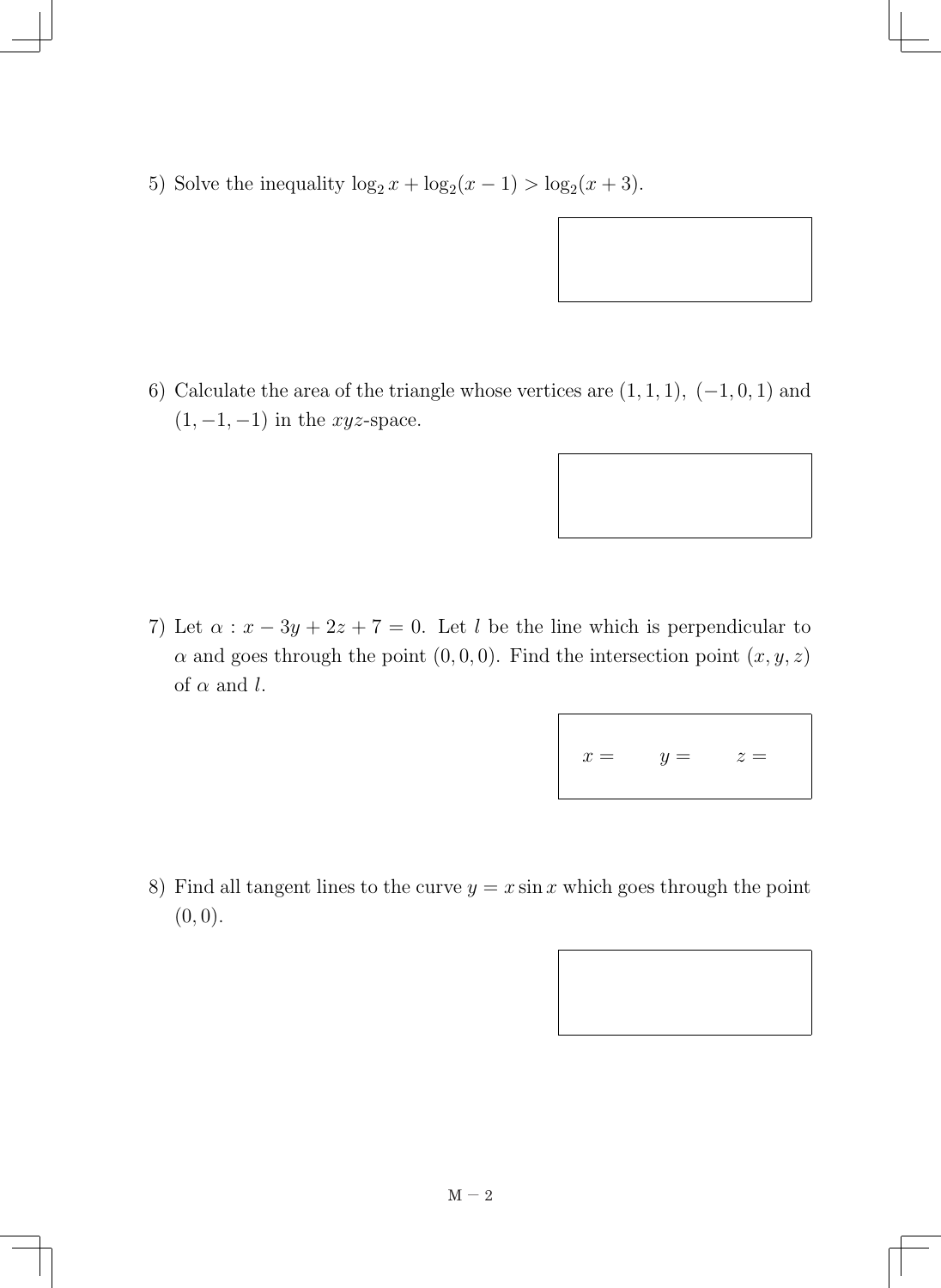9) Calculate the infinite series  $\sum_{n=1}^{\infty}$ *n*=1  $a_n$  for the sequence  $\{a_n\}$  defined as follows:

$$
a_1 = 2, \ 2a_{n+1} + a_n = 0.
$$

10) Calculate 
$$
\lim_{x \to -0} \frac{1 - \cos 4x}{x |x|}.
$$

11) Let 
$$
f(x) = \log_{\sqrt{e}} \sqrt{x+1}
$$
. Calculate  $f'(x)$ .

$$
f'(x) =
$$

12) Calculate 
$$
\int_{-\pi}^{\pi} e^{2x} \sin x \, dx.
$$

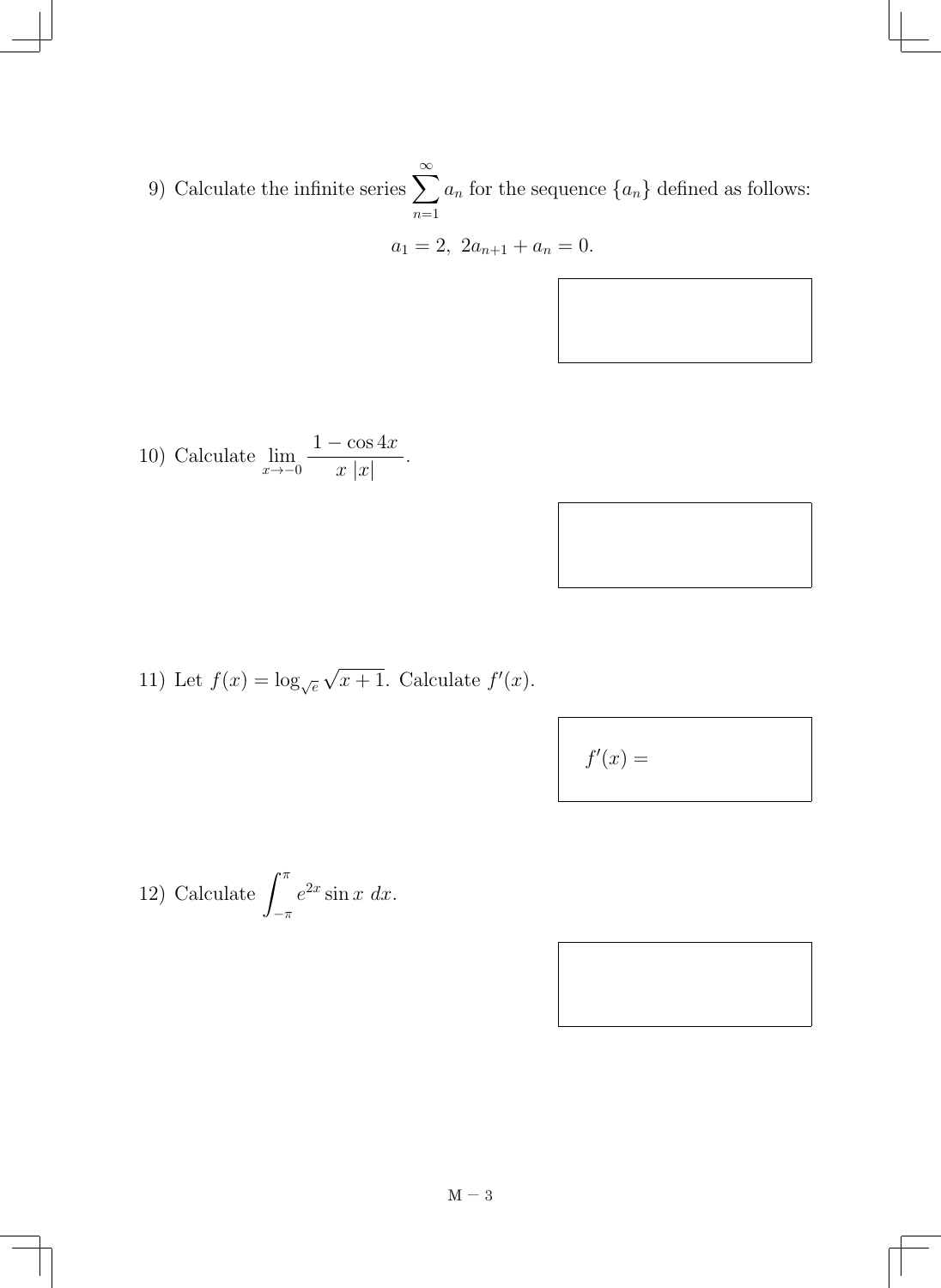2 For real numbers *a, b,* (*b >* 0), let *I* =  $\left(\begin{array}{cc} 1 & 0 \\ 0 & 1 \end{array}\right)$ and  $A =$  $\left( \begin{array}{cc} a & b \\ -b & a \end{array} \right)$ satisfy *A*<sup>2</sup> + 2*A* = −4*I*. Answer the following questions and write your answers in the boxes provided.

1) Find *a* and *b*.

$$
a = \qquad \qquad b =
$$

2) Calculate *A−*<sup>1</sup>.

| -       |  |
|---------|--|
| ᆖ<br>∕1 |  |

3) Calculate ( *A−*<sup>1</sup> ) 3*n*.

$$
(A^{-1})^{3n} = \left(\begin{array}{c}\n\end{array}\right)
$$